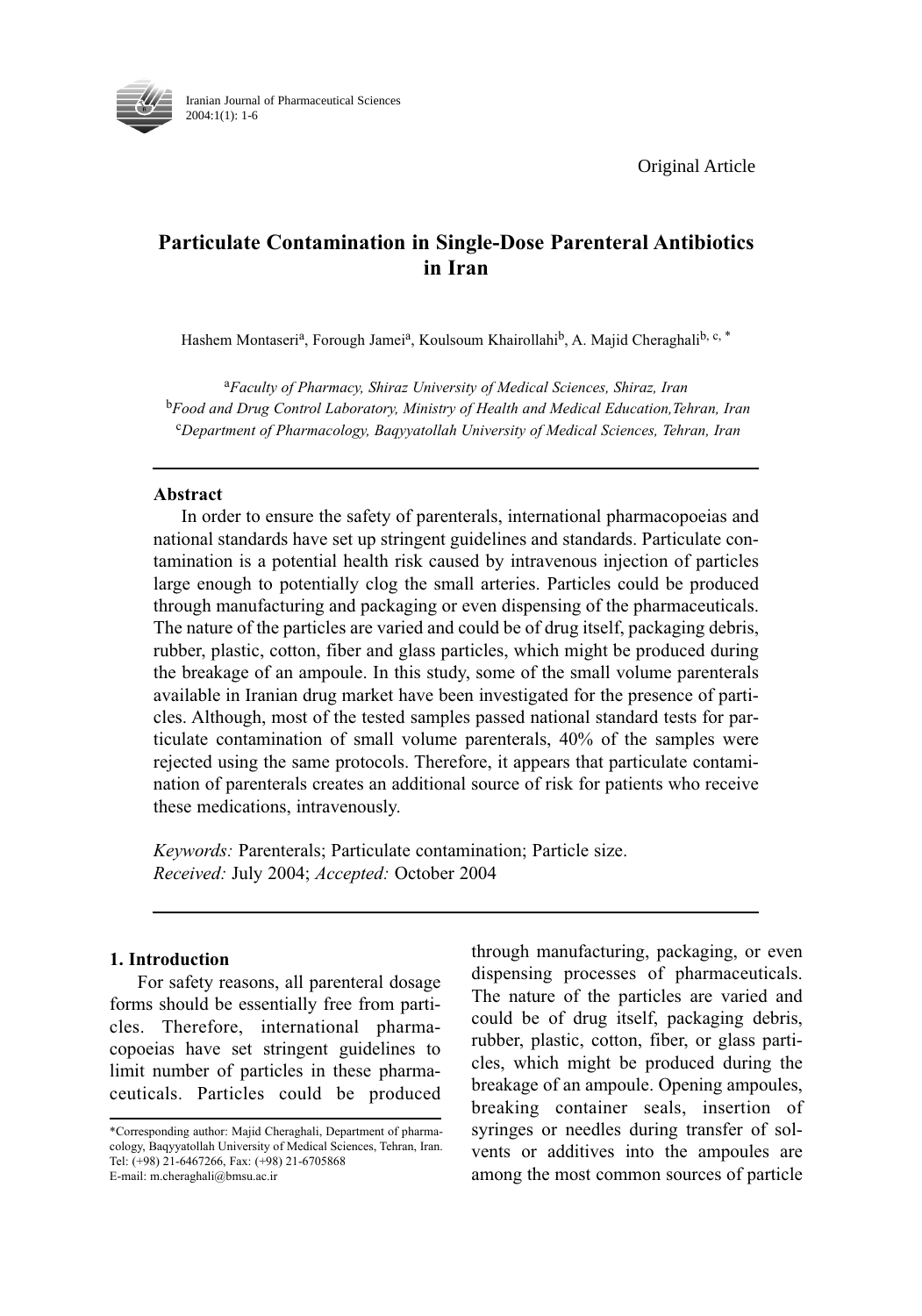contaminations [1-5]. Numerous reports in the literature have claimed that particle contamination have caused insult to the brain, lungs, spleen, kidneys, liver and venous system in animals [5]. Particles introduced into a vein could travel to the right heart and then proceed to the right atrium, the right ventricle and then to the pulmonary artery which terminates to a vast capillary bed in the lung. Particulate contamination of intravenous fluids or fluids introduced into the epidural/subarachnoid space has been recognized for years [6-7].

The size of particulates greatly influences the terminal location as well as the chronic complications following their intravenous administration. It has been previously reported that large silica particles with diameters of 10-12 micrometer were commonly found lodged in the pulmonary capillaries and evoked a foreign body response with resultant granuloma formation [3]. Small silica particles were capable of passing through the lung and eventually occupying the liver, spleen, and hepatic lymph nodes. Advanced cirrhosis has been developed as a result of fibrosis, beginning in the portal connective tissue. Large particles may get fixed in the pulmonary capillaries with the potential to interfere with respiratory gas exchange [3]. Particulate contamination plays a role in the development of phlebitis related to infusion, the most common complication of intravenous treatment. In this study, the incidence and nature of particles in some of the injectable pharmaceutical dosage forms in Iranian drug market is investigated.

## 2. Materials and methods

## 2.1. Materials

Ceftriaxone, cefotaxime and ceftazidim freeze dried powder for injection and amikacin solution for injection, produced by four different local pharmaceutical companies, were purchased from pharmacies.

# 2.2. Sample preparations

In order to remove dust from outside of samples, they were wiped using damp cotton cleaner and transferred to a laminar air flow cabinet for further preparation. Distilled water, which was used for preparation of the samples, was filtered through a 0.22 micron filter before use, and was checked for particle contamination using a HIAC-Royco model 3000 particle counter, and was regarded as blank. Possible particle contamination of water was recorded and was subtracted from the value for corresponding samples. Samples' label were removed using either warm water or ethanol. Vials were then rinsed with filtered distilled water under a laminar air flow cabinet. Reconstituted samples with the proper volume (according to the manufacturer instruction) of distilled and filtered water were examined using instrumental and visual inspection, both by unaided eye and microscopic examination. In order to evaluate the effect of sample preparation on particle production, the samples were prepared by breaking ampoules in the patients' room in the hospital, and were pulled into a syringe, as it is in routine practice in clinics and hospitals. The particles in syringes were also examined using a Leitz-Dialux 22 microscope.

#### 2.3. Visual inspection

After removing the labels and preparing the samples, twenty vials/ampoules of each sample were examined according to the monograph of international pharmacopoeia for visual inspection of small volume parenterals [9-11]. Briefly, the vials containing powder for injection were reconstituted by adding the proper volume of distilled and filtered water, and all of the samples were examined in a light box with white and black background by three independent trained examiners. Each examiner scored his/her observation and recorded the results in a separate sheet. However, the national standard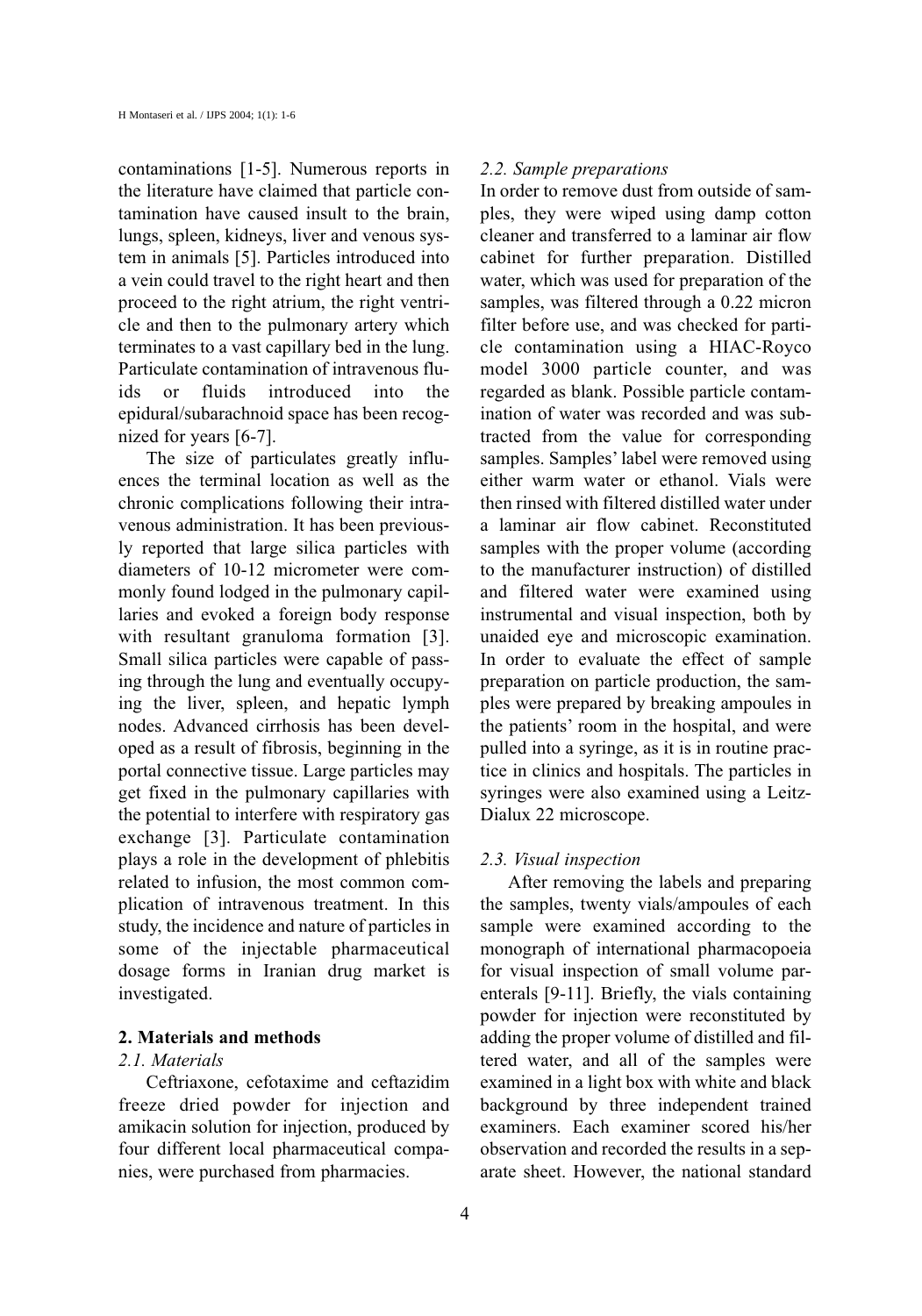[12], which is a modified version of DAC [13], was used to quantify the samples for the presence of particulates. According to this protocol, samples with SE20 greater than 4.5 were rejected. SE20 is the visual result of the vials tested by examiners and it is calculated by dividing sum of the awarded points by examiners to the vials based on the presence of particles in the vials by 20 (the number of the examined vials).

#### 2.4. Instrumental examination

Samples were counted by a HIAC-Royco model 3000 particle counter according to the international pharmacopoeia and the instrument manufacturer instructions. Powders for injection were reconstituted using filtered distilled water.

#### 2.5. Microscopic examination

Samples were prepared as mentioned above, and were filtered through a 0.44 micron filter using a vacuum pump (20 PSi). Then the filters were examined under a Leitz-Dialux 22 microscope. Particles were counted and their sizes were measured using a micrometer.

# 3. Results

As shown in Table 1, 60% of the samples of reconstituted powders for injection with filtered distilled water complied with the national standards for the examination of powders for injection. However, three of the freeze dried samples showed substantially higher scores and were unacceptable. Amikacin was practically free from visual size particles. Table 2 shows the average numbers of the large size particles in each sample. Samples with high numbers of the large size particles such as cefotaxime 1 g also showed high SE20 scores (Table 1). The presence of the large size particles in the samples was also confirmed using microscopic examination (Figures 1, 2). The results of the examination of the freeze dried

Table 1. Scores for reconstituted powders for injection and solution samples inspected for the presence of particulates.

| Mean ± SD        | <b>SE20</b>      |
|------------------|------------------|
| $27.0 \pm 1.6$   | 4.1              |
| $24.3 \pm 5.9$   | 3.7              |
| $19.0 \pm 2.9$   | 2.9              |
| $4.7 \pm 1.9$    | 0.7              |
| $109.0 \pm 43.9$ | $16.4^{b}$       |
| $148.7 \pm 17.3$ | $22.3^{b}$       |
| $89.3 \pm 45.4$  | $13.4^{b}$       |
| $16.7 \pm 3.7$   | 2.5              |
| $38.7 \pm 13.1$  | 5.8 <sup>b</sup> |
| $4.0 \pm 2.2$    | 0.6              |
|                  |                  |

Data are mean  $\pm$  SD of three independent observations.  $a$ 1-4 are samples from different producers.  ${}^b$ Rejected samples.



Figure 1. Micrograph of a fiber particle in a sample of reconstituted powder for injection (x 100).



Figure 2. Micrograph of an unidentified particle in a sample of reconstituted powder for injection (x 100).



Figure 3. Micrograph of a glass particle produced during opening of an ampoule (x 100).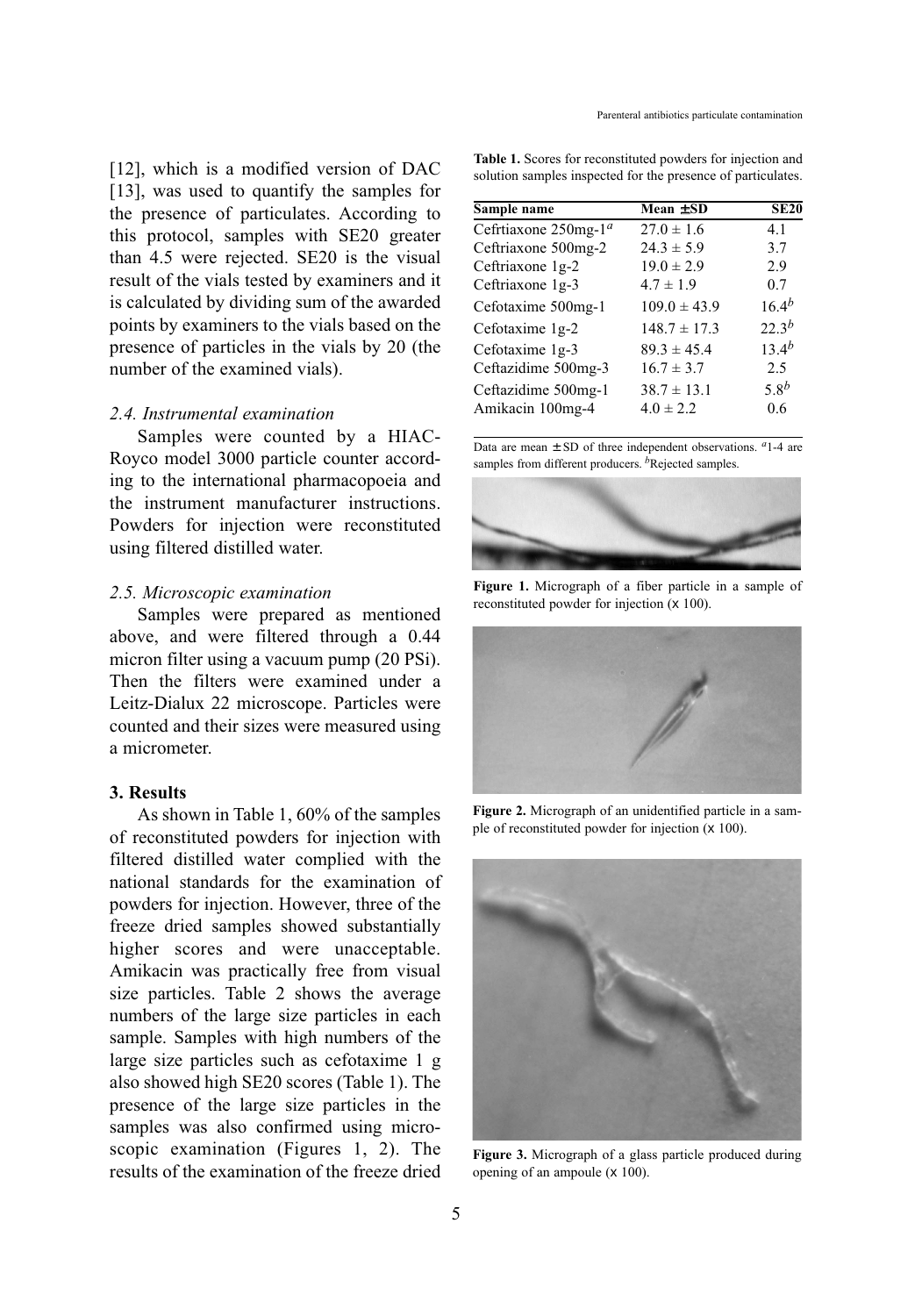Table 2. Results of microscopic examination of reconstituted powders for injection and solution samples inspected for the presence of particulates.

| Sample name                | Average number of particles per sample <sup><math>a</math></sup> |                           |  |  |
|----------------------------|------------------------------------------------------------------|---------------------------|--|--|
|                            |                                                                  | $\geq$ 25 µm $\geq$ 50 µm |  |  |
| Cefrtiaxone $250$ mg- $1b$ | 2.3                                                              | 0.5                       |  |  |
| Ceftriaxone 500mg-2        | 1.2                                                              | 0.8                       |  |  |
| Ceftriaxone 1g-2           | 2.4                                                              | 1.0                       |  |  |
| Ceftriaxone 1g-3           | 0.5                                                              | 0.2                       |  |  |
| Cefotaxime 500mg-1         | 2.3                                                              | 2.0                       |  |  |
| Cefotaxime 1g-2            | 35.4                                                             | 5.4                       |  |  |
| Cefotaxime 1g-3            | 6.8                                                              | 1.9                       |  |  |
| Ceftazidime 500mg-3        | 5.0                                                              | 1.5                       |  |  |
| Ceftazidime 500mg-1        | 7.3                                                              | 1.8                       |  |  |

 $a_{20}$  vials or ampoules from each drug were examined.  $b_{1-4}$  are samples from different producers.

samples with a HIAC/Royco particle counter are summarized in Table 3. Again, cefotaxime 1 g had high numbers of particles. Opening of the amikacin ampoules using the routine practice in clinics created an average of 81 glass particles larger than 10 micrometers per ampoule, of which 18 were larger than 50 micrometers (Figure 3). However, despite the presence of high numbers of small size particles in some of the samples, all of them were in the acceptable range of international pharmacopoeia [9-11].

## 4. Discussion

Due to the possible health risks of the

Table 3. Particles counted in samples using particle counter instrument.

| Sample name                 | Average number of particles per sample <sup><math>a</math></sup> |                               |                                                                   |   |
|-----------------------------|------------------------------------------------------------------|-------------------------------|-------------------------------------------------------------------|---|
|                             |                                                                  |                               | $\geq 10 \ \mu m \geq 25 \ \mu m \geq 40 \ \mu m \geq 50 \ \mu m$ |   |
| Cefrtiaxone 250mg- $1b$ 179 |                                                                  | 6                             |                                                                   |   |
| Ceftriaxone 500mg-2 193     |                                                                  |                               |                                                                   | 0 |
| Ceftriaxone 1g-2            | 508                                                              | 4                             |                                                                   | 0 |
| Ceftriaxone 1g-3            | 316                                                              | 8                             |                                                                   |   |
| Cefotaxime 500mg-1 126      |                                                                  | $\mathfrak{D}_{\mathfrak{p}}$ |                                                                   | 0 |
| Cefotaxime 1g-2             | 1192                                                             | 28                            | 2.                                                                | 0 |
| Cefotaxime 1g-3             | 3470                                                             | 78                            | 14                                                                | 8 |
| Ceftazidime 500mg-374       |                                                                  | 3                             | $\mathbf{0}$                                                      |   |
| Ceftazidime 500mg-1 62      |                                                                  | 3                             |                                                                   |   |

 $a_{20}$  vials or ampoules from each drug were examined.  $b_{1-4}$  are samples from different producers

presence of particles in parenteral preparations, these pharmaceutical dosage forms should essentially be free from visible particles. Since 1972 stringent guidelines for manufactures of large volume parenterals have virtually eliminated this problem. However, despite the existence of similar standards for small volume parenterals and freeze dried powders for injection, there are problems regarding these types of parenterals [14]. Unaided human eye is able to detect particles with a size of 50 micrometers and more [14], and there is general agreement that the presence of particles with these sizes in the parenteral dosage forms should be limited to as low as practically possible. The large size particles are apparently very harmful due to the risk of vascular occlusion in places where compensation by collateral circulation does not occur [1]. Parenteral solutions may be contaminated during manufacture, storage or preparation for use. There have been reports of pulmonary microemboli, thrombi and granulomas as a result of particle contamination with glass, rubber, cellulose fiber, plastics, and drug crystals found in the large volume intravenous infusions. Cases of pulmonary granuloma caused by cellulose fiber and the presence of particles in the lung and brain have been reported previously [3].

In this study, some of the freeze dried and solution antibiotics from Iranian market have been examined for the presence of particles. Samples were from four different producers and were purchased from pharmacies. All of the samples were contaminated with visible particles, and 40% of the samples contained unacceptable levels of particles.

Although some of the samples showed substantially high numbers of the small size particles, all of them met the international standards for the presence of the small size particles [9-11]. It has been previously reported that high numbers of the small size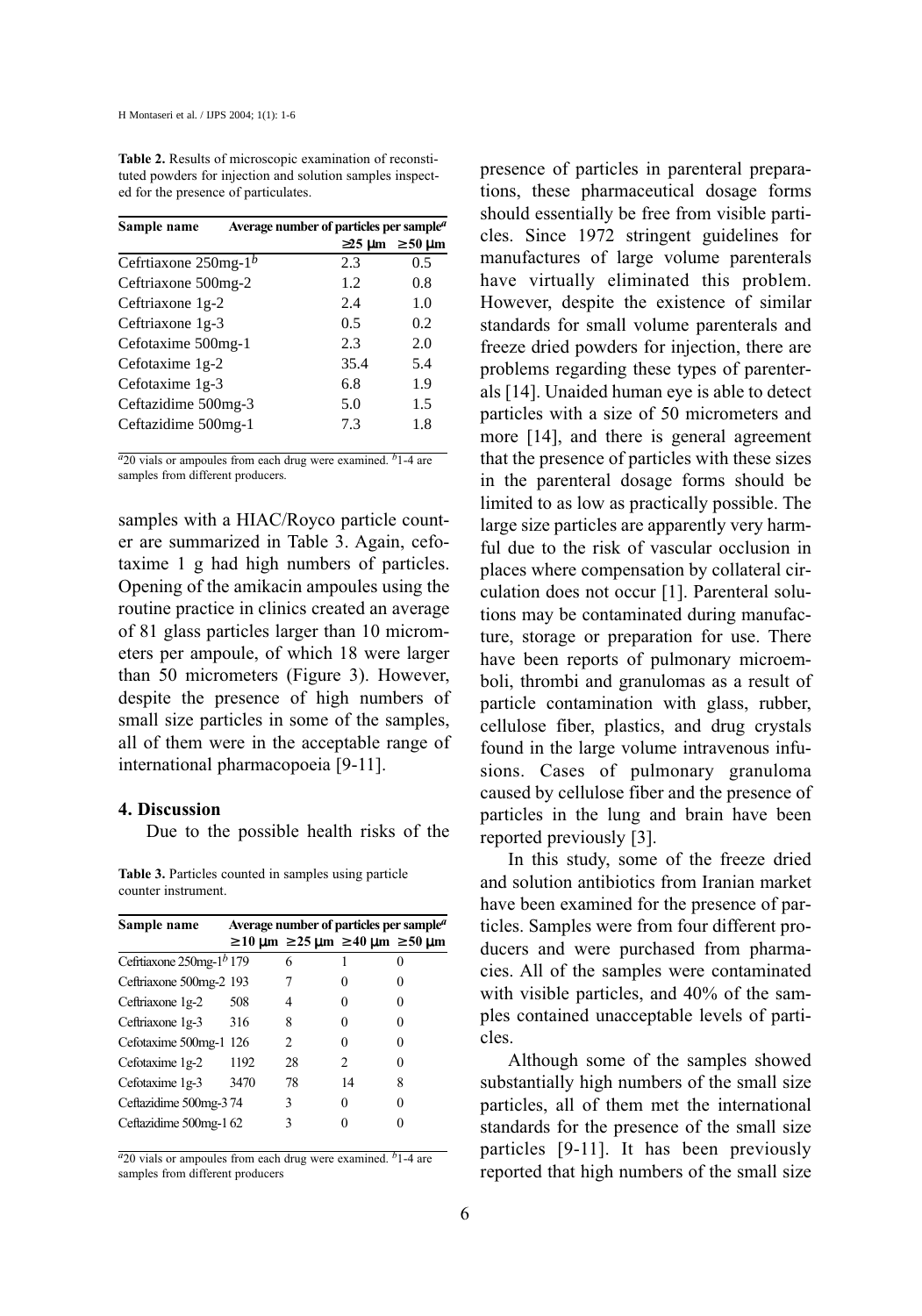particles could also create substantial health risks [14]. Since the possibilities for counting the large size particles with HIAC/Royco instrument appear to be limited, microscopic and visual counts of samples would be a valuable method [1].

One of the hazards of glass ampoule opening is glass particle contamination. Ampoule neck breakage usually is not uniform and smooth creating breaks which may create particle contamination of the ampoule contents. Several previous reports have examined ampoules following their opening for the presence of glass particles [7, 15]. The results of the present study also shows that opening of ampoules using the routine practice in clinics creates significant numbers of particles, some of them lager than 50 micrometers, which can be hazardous to the patients.

In conclusion, the results of this study showed that the small volume parenteral dosage forms in the Iranian market contain substantial numbers of particles. The use of parenterals is always associated with possible adverse effects such as phlebitis, abscess and infection [16, 17]. Therefore, particle contamination of parenterals may also create an additional risk for the patients. However, the contribution of particulate matters may be reduced by "in line filters" with pore sizes of 0.2-0.5 micrometer. Previously, it was reported that filtering devices placed in-line or contained within the needle used for injection of ampoule contents have successfully reduced the particle load [18, 19]. There are also some contradictory reports indicating that in-line filters may not be effective in reducing the incidence of phlebitis as the most common complication of intravenous therapy [14]. However, they do appear to be effective in reducing the particle loading of the ampoule contents and even syringes and infusion sets in which the presence of particles has been reported, previously [18]. The reduction of particle load

will clearly benefit the patients, especially those receiving multiple injections.

# **References**

- [1] Di Paolo ER, Hirschi B, Pannatier A. Quantitative determination of particulate contamination in intravenous administration sets. Pharmaceutisch Weekblad Sci 1990; 12: 190.
- [2] Steffens KJ. Parenterale therapie und fremdpartikeln. Pharm Ind 1990; 52: 1539.
- [3] Turco S, Davis N. Clinical significance of particulate matter, a review of the literature. Hosp Pharm 1973; 8: 137.
- [4] Van Der Veen J, Verbrugge Ph, Van De Vaart FJ, Boom FA. Particulate matter determination in LVPs produced in dutch hospital pharmacies, part 1: particle counting accuracy. PDA J Pharm Sci Tech 1997; 51: 81.
- [5] Boom FA, Van Der Veen J, Verbrugge PH, Van Der Vaart FJ, Paalman ACA, Vos TH. Particulate matter determination in LVPs produced in dutch hospital pharmacies, part 2: overview of the results. PDA J Pharm Sci Tech 2000; 54: 343.
- [6] Turco S, Davis N. Preventing the injection of glass particles with furosemide solution. Hosp Pharm 1972; 7: 423.
- [7] Carbone-Trader KB, Shanks CA. Glass particle contamination in single-dose ampoules. Anesth Analg 1986; 65: 1361.
- [8] Shaw NJ, Lyall EG. Hazards of glass ampoules. Brit Med J 1985; 291: 1390.
- [9] Particulate matter in injection. In: United State Pharmacopoeia. 27th ed. United States Pharmacopeal Convention INC., Rockville, Maryland. 2004; pp. 1971.
- [10] Parenteral preparations. In: British Pharmacopoeia. Stationary Office, Department of Health, London. 1999; pp. 1575.
- [11] Particulate contamination: visible particles. In: European Pharmacopoeia. 4th ed. 2002; p. 222.
- [12] Standard Operation Procedure (SOP) for visual examination of parenterals. National Food and Control Lab, Iran Ministry of Health, Tehran. 2002.
- [13] DAC-probe 5. Visual examination on particles of parenteral. In: German Drug Codex (DAC) 1999.
- [14] Timothy, J. Intravenous filters, panacea or placebo? J Clin Nurs 1996; 5: 3-6.
- [15] Giambrone AJ. Two methods of single-dose ampule opening and their influence upon glass particulate contamination. J Am Ass Nurse Anesth 1991; 59: 225.
- [16] Drucker E. The injection century: massive unsterile injection and the emergence of